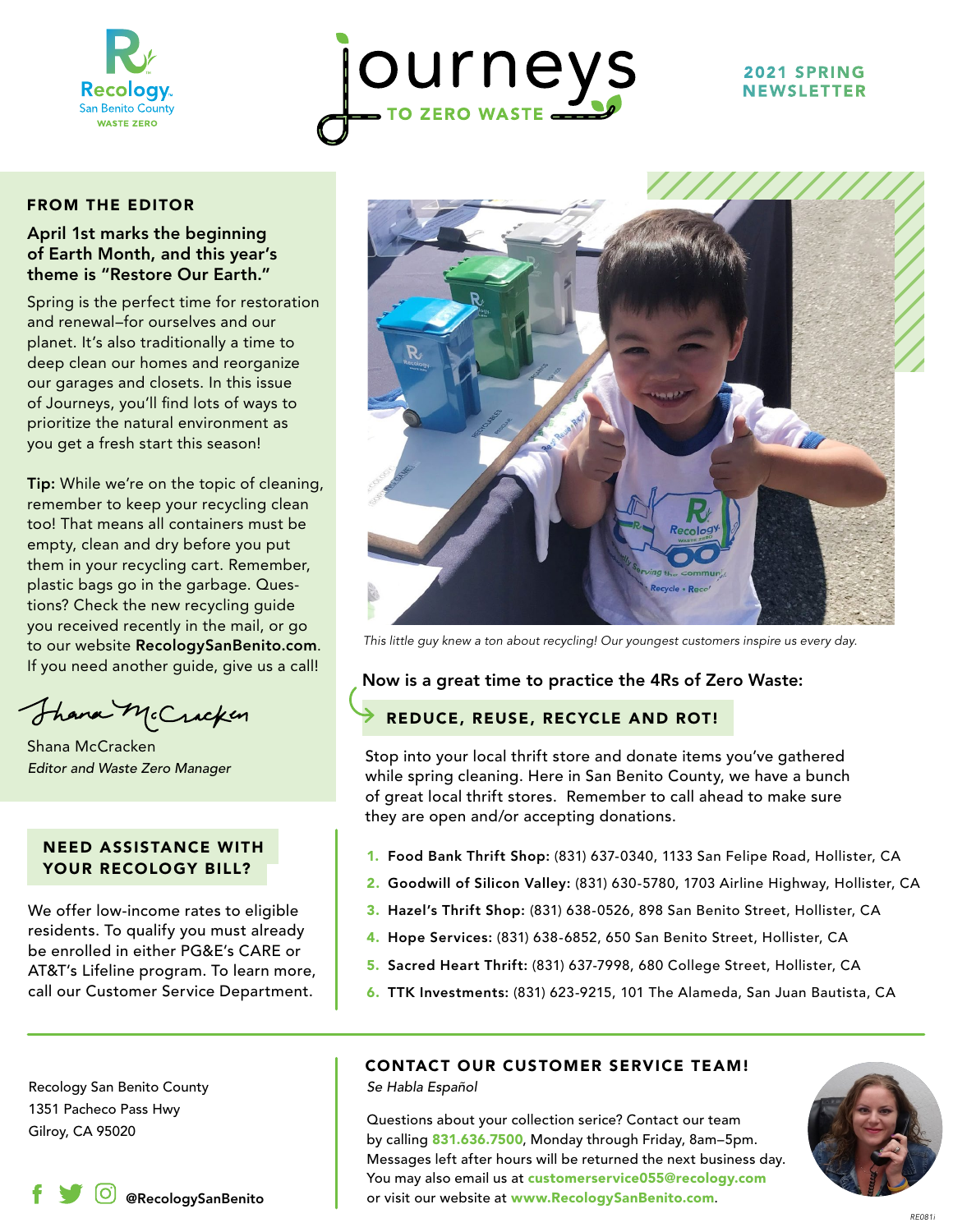

#### Zero Waste got a whole lot cuter when Recology and SBCIWM partnered with the San Benito County Free Library to produce an environmentally themed, bilingual Storytime session.

On January 28th our youth outreach team joined Miss Ana (a.k.a. Library Technician/Community Liaison, Adriana Garcia) to read recycling-themed stories and answer questions about recycling during the library's weekly live cast on Facebook.

*You can watch past Storytimes by going to the San Benito County Free Library's Facebook page.* 



#### SCHEDULE YOUR FREE BULKY ITEM PICK-UP TODAY!

Schedule at 831.636.7500

#### SAVE THE DATES!

*Featuring free electronic waste drop-off, secure document shredding and compost pick up!* 

Saturday, April 17, 9am–1pm Veterans Memorial Park, 1221 Memorial Drive, Hollister, CA

Saturday, April 24, 9am–1pm San Juan School 100 Nyland Drive, San Juan Bautista, CA

#### FREE HOUSEHOLD HAZARDOUS WASTE DROP-OFF EVENT

*Dispose of unwanted household hazardous waste.*

Saturday, April 17, 9am–12pm John Smith Landfill, 2650 John Smith Rd., Hollister, CA

#### RX TAKE-BACK EVENT

*Dispose of unused or expired prescription or over-the-counter medications anonymously.* 

Saturday, April 24, 10am–2pm Target parking lot, 1790 Airline Hwy., Hollister, CA

#### A CLEAN & GREEN APPROACH TO HOUSEHOLD CHORES

It's amazing how much spring cleaning you can accomplish using only baking soda, white vinegar and water. Here are a few household chores that require just those three ingredients… plus a little elbow grease!

#### FRESHEN CARPETS

Sprinkle baking soda liberally on rug or carpet. Let sit for a few hours, then vacuum.

#### GET RID OF MILDEW

Spray a two-to-one solution of water-to-vinegar on grout and other troublesome areas in the shower or bath.

#### SCRUB THE TOILET

Mix ¼ cup baking soda and 1 cup vinegar. Pour into bowl and let stand for 10 minutes. Scrub with brush and rinse.

*For more expert-tested, non-toxic cleaning recipes, go to GoodHouseKeeping.com and search "homemade cleaners."* 

#### RENEW FOOD STORAGE CONTAINERS

Remove food stains and odors from frequently used containers by making a solution of warm water and baking soda and soaking overnight.

#### CLEAN THE OVEN

Make a thick paste of ¾ cup baking soda, ¼ cup salt and ¼ cup warm water. Spread inside your oven with a sponge or rag. Let sit overnight. Remove with a plastic spatula and wipe clean. VINEGAR **BAKING** SODA

#### Residents can request a free Bulky Item Curbside Collection two times per year. Eligible items include:

- Two bulky items such as an appliances or furniture, or one refrigerator or freezer
- Two cubic yards (equal to 12, 32-gallon clear plastic bags or boxes) of reusable items
- Five electronic items

### **Kids' Corner Scavenger Hunt!**

How many of these items can you find in your home? Which ones can you reduce, reuse, recycle or let rot?

| <b>REDUCE</b>    | <b>REUSE</b> | <b>RECYCLE</b> | <b>ROT</b> |
|------------------|--------------|----------------|------------|
| Cloth shopping   | Metal        | Plastic water  | Banana     |
| bag              | straw        | bottle         | peel       |
| Reusable cup     | Metal water  | Piece          | Paper      |
| or water bottle  | bottle       | of paper       | napkin     |
| <b>Bulk food</b> | Wooden       | Metal          | Half-eaten |
| (no plastic)     | utensils     | can            | popsicle   |
| Refillable       | Silicon      | Paper          | Greasy     |
| soap pump        | sandwich bag | bag            | pizza box  |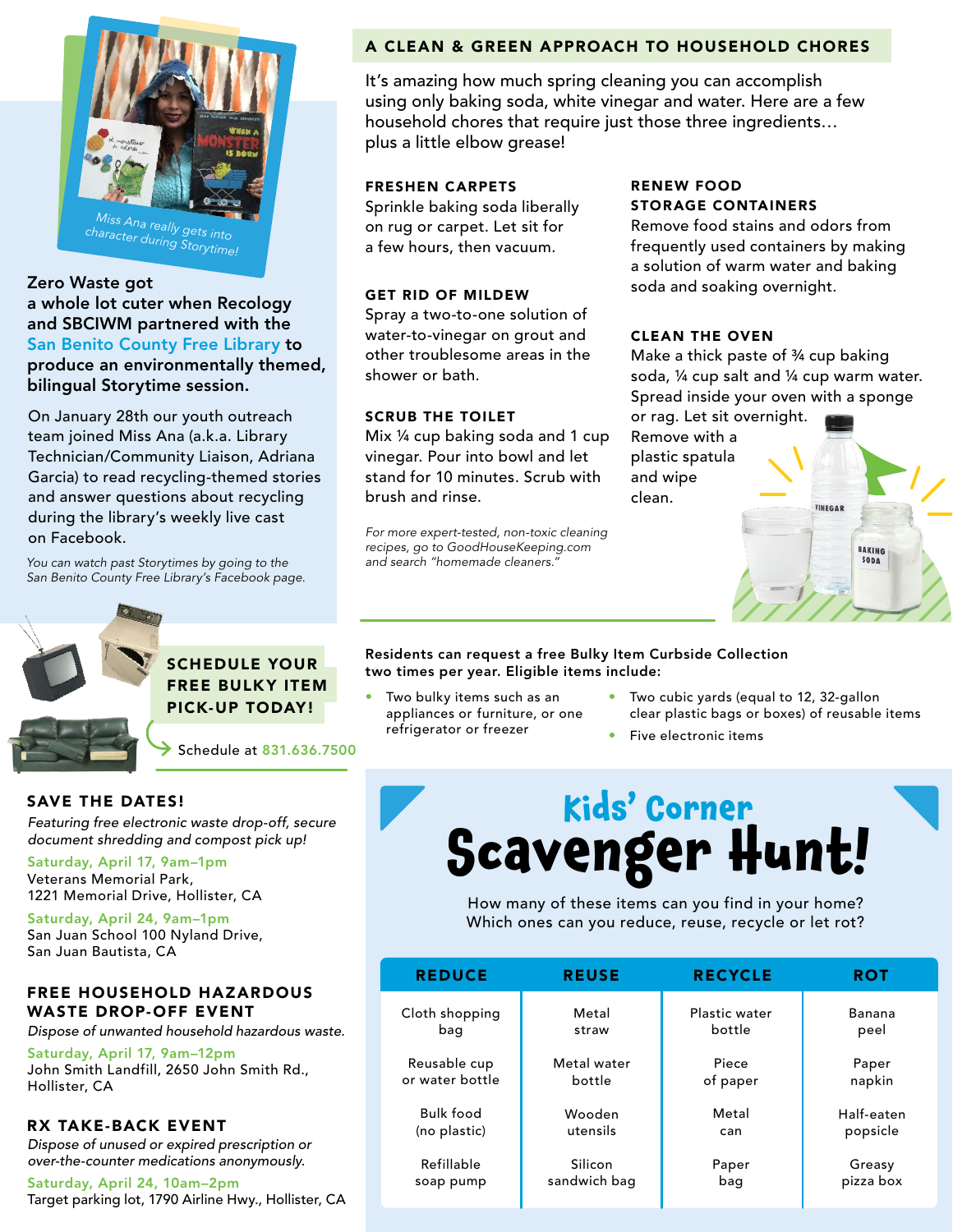## Compost: Too Good to Waste

Reducing organic waste to landfill is one of the most important actions we, as individual citizens, can take for our environment. Here's why:

- O In a modern landfill organic material like yard trimmings and food scraps breaks down slowly and generates methane, a very powerful greenhouse gas that drives climate change.
- O Sending organic material to a compost facility-or composting it yourself at home-results in a rich soil amendment. Compost actually absorbs CO2 (another greenhouse gas) instead of generating methane. That's a win-win for planet Earth!
- O A state law called SB 1383 is now in effect. It requires everyone to reduce organic material going to landfill, with the goal of eliminating it one day!

#### **WHAT YOU CAN DO**

#### **Curbside Program**

Make the most of your curbside service! Put food scraps and food-soiled paper, as well as yard trimmings, in your green Organics cart. This material goes to Recology's large-scale compost facility, where it is processed and made into high-quality compost for use by farmers, landscapers, public agencies and residents. For more information about how to use your green cart fully and properly, please see your 2021 Recycling Guide\* or go to recologysanbenito.com for more information about acceptable and non-acceptable items.

If you're ready, you can take the additional step of composting in your backyard. Live in an apartment? You can still compost on your balcony or patio.

\*If you didn't receive a guide in the mail or need another for any reason, please call us at 831.636.7500. We'll be happy to send one to you! You can also download the quide at recologysanbenito.com

#### **Backyard Composting**

Take a virtual Compost Basics class, taught by an expert, through UCCE Santa Clara. Look up "Santa Clara Community Composting Workshops" to find a complete schedule. The classes are offered frequently and they're FREE! The next one will take place on Saturday, April 10th from 10AM-noon. Submit proof of attendance to liensema@recology.com or call 408-858-0724 and receive a free compost bin-a \$78 value!

#### **Worm Composting**

Worm bin or "vermicomposting" is a method of making compost that uses worms as helpers. It's great for residents with smaller spaces. Vermicomposting involves layering food scraps, shredded paper and worms in a closed but ventilated container. (Red Wigglers are great and easy to find at most bait and tackle shops.) The resulting "castings" are as nutrient-rich as any compost gets! Your plants will thank you by growing tall and beautiful. More Resources: linktr.ee/recologysbc

#### **Happy Composting!**